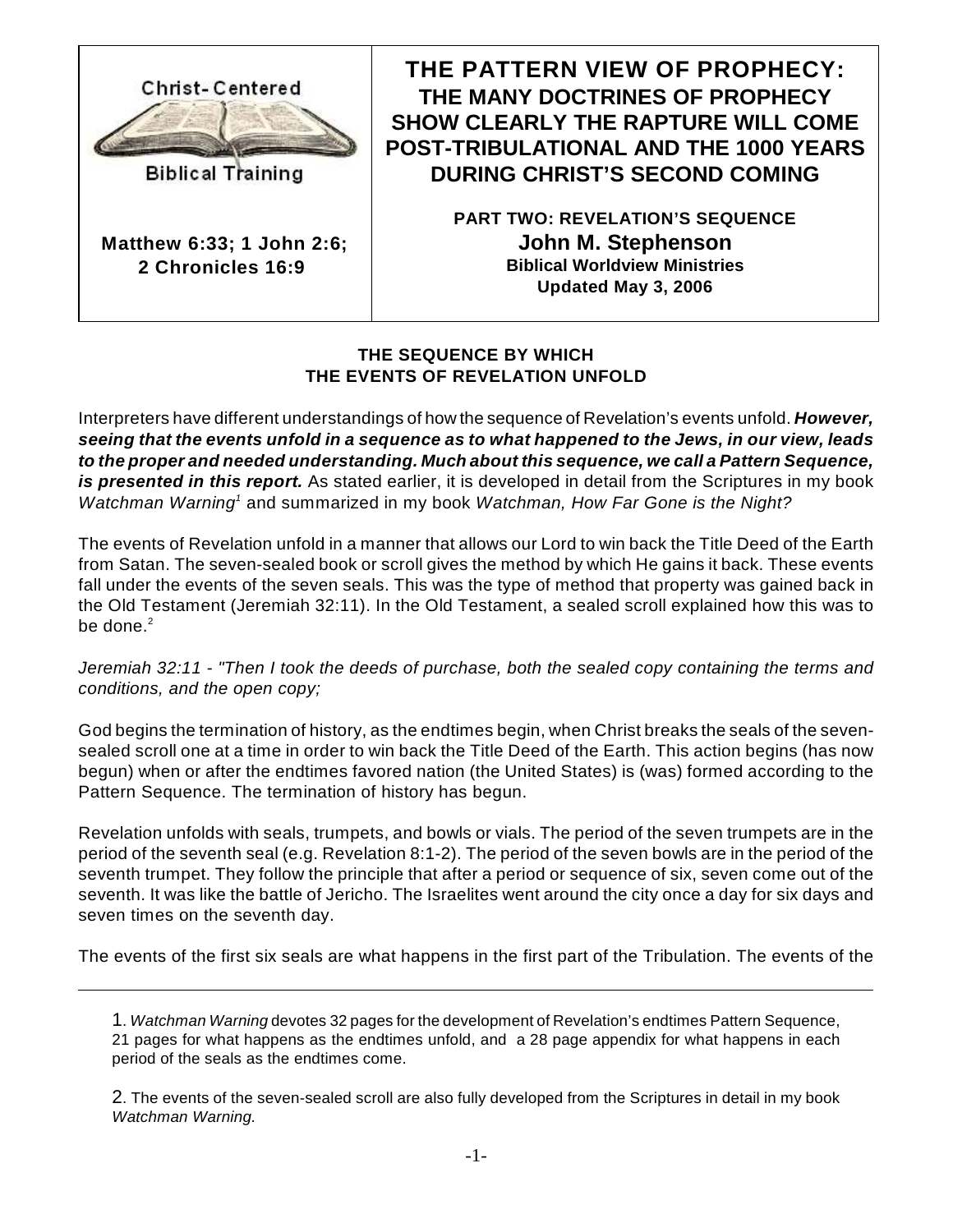first three seals (false religion, war, and famine) may have already happened as the endtimes Pattern Sequence was initiated with the founding of the United States. Signs now signal loudly that the events of the fourth seal can come soon. These events bring the calamity (fourth seal) of foreign troop invasion, plague, and famine. This calamity begins the final Tribulation and brings the coming of the international government (fifth seal) represented by the seventh head of Revelation's (chapter 17) Beast. The events of the sixth seal bring an announcement that a Day of the Lord is coming that will bring a second and most devastating calamity. The events of the first six trumpets bring this devastating calamity (a day of the Lord) which leads to the Great Tribulation and Mark-of-the-Beast period (the eight head of the Beast (also the seventh becomes an eight head) that comes out of the sea of nations).

At the end of the Mark-of-the-Beast period (the end of the Tribulation period), the seventh trumpet sounds. It sounds after all people that are to live, have lived, and have made formal decisions in life or by death to accept or deny the Gospel. The heavenly court then awards Christ the Kingdom of God and the Title Deed of the Earth as an everlasting reign. With these awards, Christ now raptures and resurrects the Church - the marriage of the Lamb. At this time, after the Rapture, the first six bowl periods begin with the binding of Satan. He is bound so during the 1000 years he cannot effect anyone. The Beast and False Prophet are cast into the Lake of Fire. The Church reigns with Christ to determine whether or not any person left on earth will repent and believe the Gospel. This is the period of the 1000 years as a day. Because non do, Satan is released as the seventh bowl begins and brings the world's armies to fight against Christ and His armies at the end of the 1000 years. This is the final great Day of the Lord at the seventh seal. The armies are destroyed (all are killed) in the wine press and rod of iron processes in the final battles of Armageddon. *Because the Rapture occurs before the day of God's wrath, the Rapture View could be called the Pre-Wrath Rapture View.* (**The final battles depicted as Armageddon are also at the end of the 1000 years, indicating both periods are the same. There are no people to enter any such Jewish millennium or Millennial Kingdom.**) At this time, Satan and his angels are cast into the Lake of Fire. At this time all the unbelievers are resurrected, judged, and cast into the Lake of Fire. The Church now goes to the New Jerusalem. All of these events come during the seventh bowl. *Eternity as we know it, now begins.*

## **THE PATTERN SEQUENCE HOW WE CAN KNOW WHAT CAN HAPPEN**

God designed Revelation's endtimes, the events of the seven-sealed book, to unfold in a sequence (we call a Pattern Sequence) like those that happened to Old Testament Israel many times. We discovered the Pattern Sequence by comparing Revelation with the Old Testament prophets and Israel's history. We did this by comparing the vocabulary, phrases, entities, events, nomenclature, happenings, sequences, etc. used. Doing this, we discovered that Revelation unfolds in a similar manner and sequence as happened to Old Testament Israel. Because it repeated many time in Israel, we call a Pattern, Sequence.<sup>3</sup>

Thus, by studying what happened to Israel in her pattern sequences, we can determine what most likely will happen in the endtimes. For example by studying the signs that were in Israel just before Babylon invaded, when these signs and conditions exist today, we can know that the Tribulation is soon coming and that we are in a Pattern Sequence. They are now beginning to occur. For an overview of the events in the Pattern Sequences, see Leviticus 26, Deuteronomy 28, and the Old Testament prophets.

In the Pattern Sequence there is: (1) the favored nation; (2) the international government with its

<sup>3</sup>. *Watchman Warning* has a detailed development from the Scriptures for Revelation's endtimes sequence and presents the above comparisons with Scripture references. Its development of over 25 pages is beyond the scope of this paper. Read *Watchman Warning*.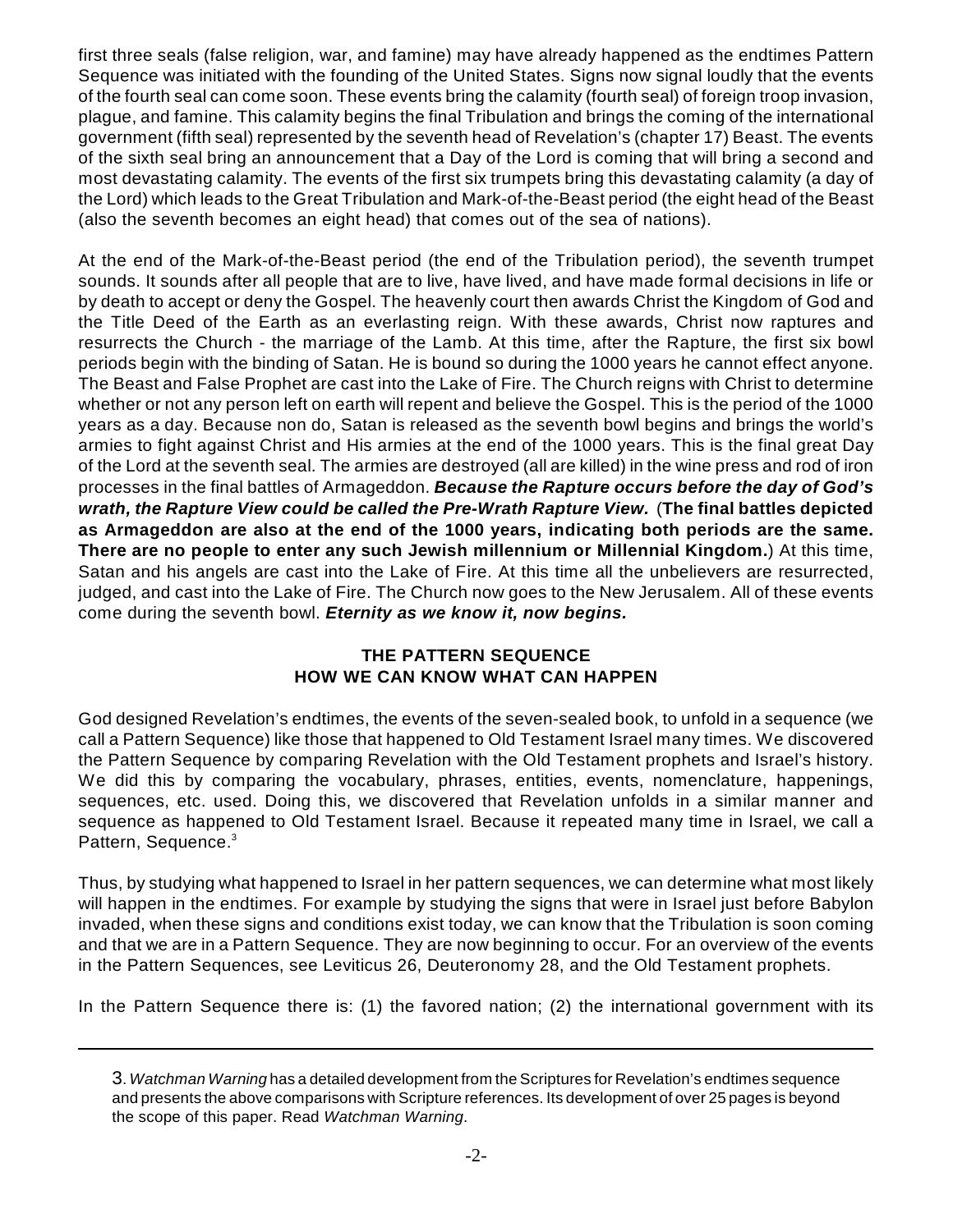northern army that takes the favored nation and the other nations under its rule for God's discipline; and (3) internationalists called Babylon the Great who rule the international government secretly from behind the scenes with secrecy, sorcery, and sensuousness. The Internationalists rule by controlling religion, world trade and finances, the courts, and politics. They are Satan's people that God uses in His plan. Babylon the Great as internationalists ruled over all the six empires (the first six heads of the Beast) that ruled over Old Testament Israel. These empires were Egypt, Assyria, Babylon, Medo-Persia, Greece, and Rome in sequence. These entities are in place or soon coming into place signal that the Pattern Sequence is in operation.

Israel as the Old Testament favored nation consisted of both believers and unbelievers. These believers at Pentecost become part of the Church. The United States as the favored nation in the New Testament time period consists of both believers and unbelievers. The believers, both Jews and Gentiles, are the Church. The believers have the intimate covenant relationship with God via the New Covenant. They are called a holy nation. In the sequence, the Church is not the favored nation in the endtimes Pattern Sequence per se because the endtimes sequence did not exist throughout Church history as did the Church. And additionally, the characteristics of the United States match those of Israel, both containing believers and unbelievers.

These matching characteristics include: (1) begins in obedience, ends in disobedience; (2) Is more sinful than the surrounding nations; (3) no one believes that an enemy will take her over; (4) God makes her a beautiful and most successful nation; (5) she is the center of nations; (6) trusts in her beauty and plays the role of a harlot in reverse - pays her lovers; (7) offers food to those who accept her harlotry; (8) she sacrifices her children (sex, abortion, drugs, false ideologies, etc.); (9) has biblical signs of apostasy in her end time period; and (10) in her beginning, has a mandate to take the Gospel to the nations which she does. Her history follows the pattern for Israel to a large degree: Leviticus 26 and Deuteronomy 28 as will her future as Revelation's events unfold.

In the sequences, God's *repenting* people were delivered after their disciplinary period ran its course. The deliverance in the Old Testament was to fellowship with God by being returned to the land of Israel from exile free from the reign of international government. In the New Testament it is to Christ at the Rapture. The Tribulation is the endtimes disciplinary period. The Rapture, the deliverance of God's people, occurs after this time. In the sequence, after God's people were delivered, the remaining world empire was destroyed. After the Rapture, God destroys all the remaining unbelievers using the Rod of Iron and the Winepress operations. Although things are not exactly one for one in both Old and New Testament sequences, they generally in principle are the same.

Understanding this Pattern Sequence one can know how Revelation's events unfold and know that they are future and occur just before Christ returns. The major events of Revelation are definitely not history occurring at AD 70.

The events of Pattern Sequence are ordered by Revelation's seven-sealed scroll by which Christ wins back the property of the world (the Title Deed of the Earth) from Satan. God uses the Pattern Sequence as a method to discipline a favored nation and afterward return her, those who repent, to His fellowship. It is God's method for terminating history.

The favored nation is greatly blessed in her obedience to God. This has been the experience of the United States for about 200 years as the endtimes favored nation. (The United States as a favored nation has been blessed by God much more than any other nation in history, including Israel and England by orders of magnitude. Her characteristics match those of Old Testament Israel.) But when the nation goes into disobedience, such as occurring now, God brings warning and curses. This is happening now. We only need to know and observe the signs and conditions. Then as the disobedience continues, God brings the military of a world empire (that of the United Nations or its equivalent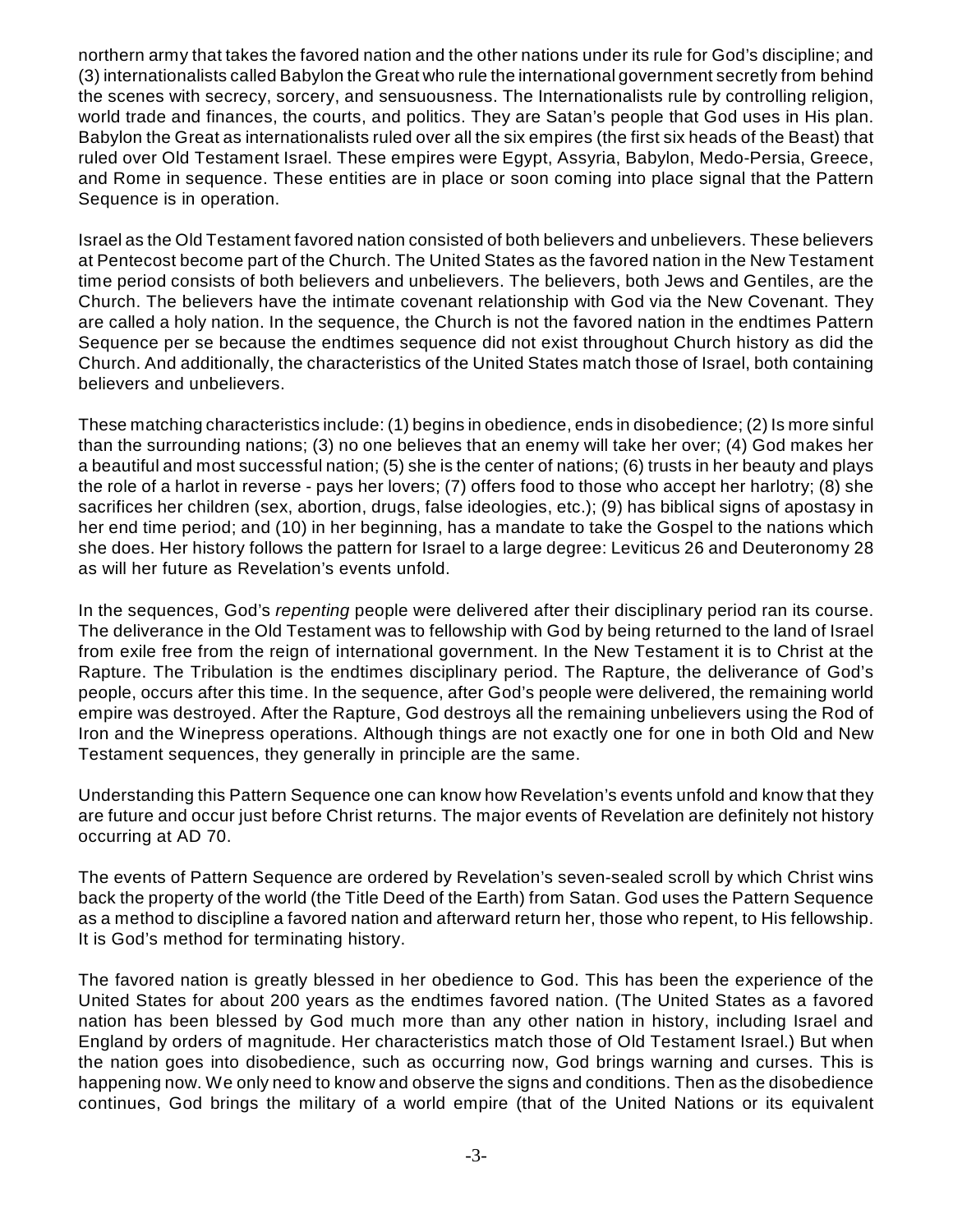organization at the time) which brings calamity (foreign military invasion, the plague, and shortages of food and water) and places the favored nation and the other nations under its rule. In this manner, God brings discipline on the favored nation under international government for her sin.

Signs and conditions now In the United States are similar to those that were in Old Testament Israel just before Babylon invaded and took away her sovereignty. These signs signal the Church is falling away, and that the Tribulation can come any time.

Because the sin in the favored nation is greatly increasing and the churches are beginning to fall away, we know that the Tribulation is soon coming. These signs now signal and warn, according to the Pattern Sequence, that Revelation's calamity (military invasion, plague, and famine) and international government are coming soon to bring divine discipline (God's endtimes judgment) on the Church, the favored nation, and world and to terminate history. Things are now beginning to happen line for line for what happened to Israel in her Pattern Sequences.

*These happenings, along with needed existing entities of the favored nation, the presence of internationalists, the world empire, and the military of the world empire signal they are coming. They are how we can know that the endtimes are soon coming, and the fact that a Pattern Sequence is now in effect.* 

*The significance is that these signs and conditions are happening at the same time in composite. Any one might occur at any time in history.* Thus, if we are not already doing it, we should now act with a sense of urgency disciple our people comprehensively with God's Whole Counsel to become more mature in Christ. Our Lord only promised us signs. They are now all around us. Apart from these signs and warnings from God's Watchmen, the Tribulation will come in a whirlwind without warning. Those not prepared will be tragically caught blind sided.

As history is terminating, all people who will ever live will have lived and all will have made formal decisions in life or by death to accept or deny the Christ's Gospel. When all have made these decisions, the final phase of history's termination will begin, beginning with Christ's Coming. The elect or believers (wheat) will go to the new Jerusalem and the unbelievers (tares) will go to the Lake of Fire.

Some of these warning signs and conditions, especially in the favored nation of the United States, are (but not limited to): (1) the acts of God in areas of severe weather, fire storms, mud slides, flooding rains, hurricanes, tornados, earthquakes, tidal waves, *especially droughts that effect the food supply and amount of drinking water*, etc; (2) the coming of the endtimes International government (seventh head of Revelation's endtimes Beast); (3) the existence of the favored nation (the characteristics of the United States match those of Israel) and the action of Internationalists as Babylon the Great that rule over International government needed for the Pattern Sequence; (4) great increase in immorality, *particularly sodomy - same sex marriages like in the days of Sodom and Gomorrah*; (5) people calling evil good and cannot discern the difference between the holy from the profane (churches using false tongues and the world's loud rock-type repetitive beat music?) and churches and people doing what is right according to their own eyes and teaching mostly pablum to reach the youth, instead of teaching in breadth with depth; (6) the falling away of our churches from carrying out the scope and intent of the Great Commission and the increased sin of the people especially in the favored nation; (7) the famine of God's Word in our churches; churches are now teaching but little of God's Word; They no longer know sound doctrine;<sup>4</sup> (8) the build up of "the northern army" for the invasion of the favored nation

<sup>4</sup>. God said that in the endtimes, the people would no longer endure sound doctrine (2 Timothy 4:3) and that He would bring a famine of His Word (Amos 8:11). This famine has begun by the ever growing Church Growth Movement that is now going world wide. The churches involved are using the world's music to bring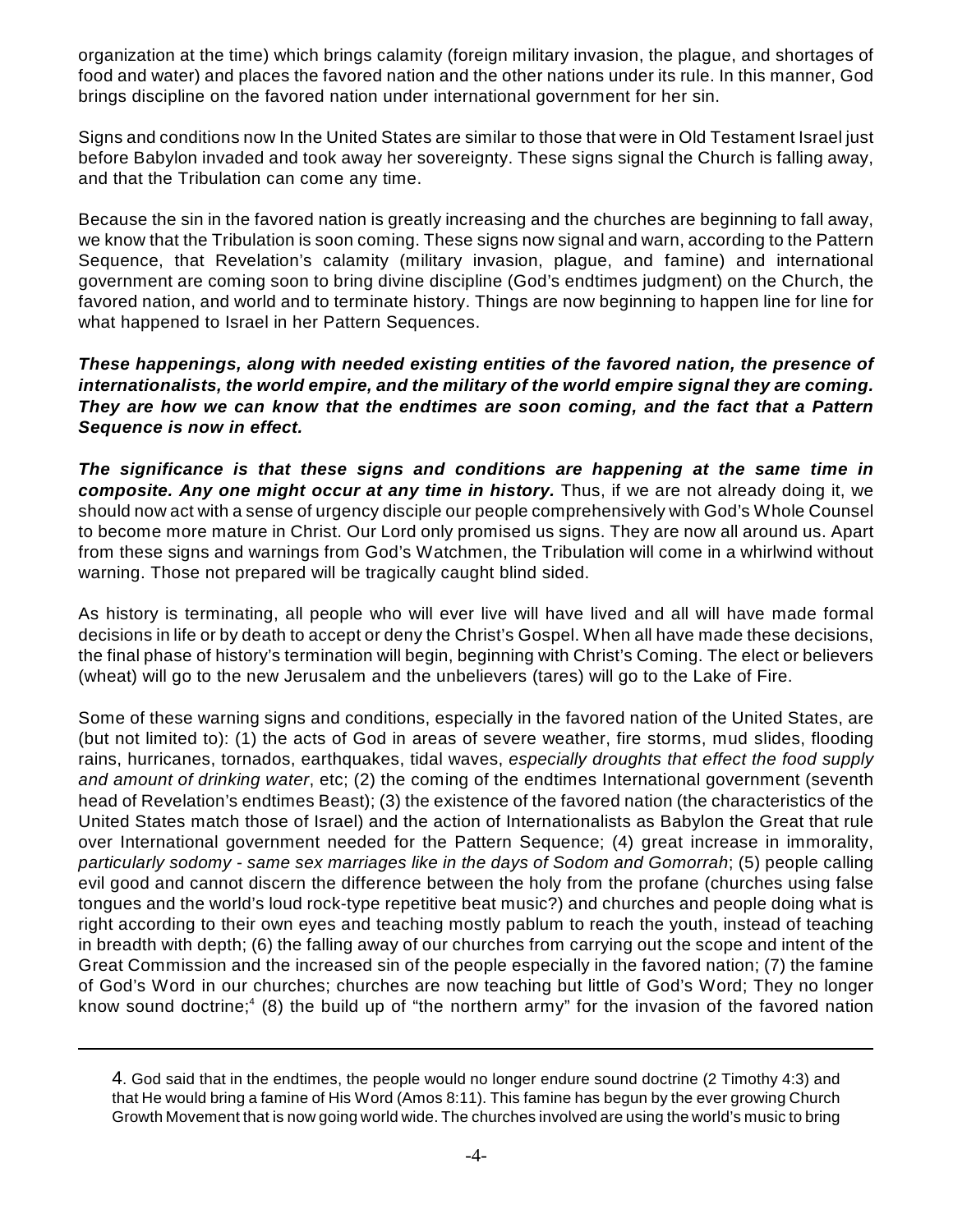(limited numbers of foreign troops are now deployed throughout the United States, Mexico, and Canada, acting under the United Nations for training - watch for sudden larger build up of military forces; (9) unholy reforms are being planned and implemented in our public schools transforming our children to be ready for world government. They are also teaching sodomy in the grammar schools; (10) the peacepeace policy without war in the Russian Glasnost, Pre-Tribulation Rapture Theory; and a general peace condition without war; (11) great debt in the favored nation and in the world; (12) many gods in the land of the favored nation; people hold the favored nation more important than God; (13) people are worshiping the work of their hands, such as products from the chip industry; (14) there are many terrorists groups now (the foreign military that have been here for over 20 years) in the United States that could bring the plague and incurable disease; and (15) people have forgotten the true God and no longer fear God, so they increase their disobedience. (The gods of America include the gods of freedom, prosperity, wealth, and free enterprise.) (See *Watchman Warning,* pages 30-34, for more details and the many Scripture references.)

Scriptures that describe the calamity and international government as part of the Pattern Sequence are as follows:

**Calamity** - *Revelation 6:8 - And I looked, and behold, an ashen horse; and he who sat on it had the name Death; and Hades was following with him. And authority was given to them over a fourth of the earth, to kill with sword* [foreign military invasion] *and with famine* [shortages of food and water] *and with pestilence* [plaguing of our cities; incurable disease] *and by the wild beasts of the earth* [today this could be terrorists]*.* (Comments: mine.)

The similar situation in Old Testament Israel in her Pattern Sequence: *Ezekiel 5:17 - 'Moreover, I will send on you famine and wild beasts, and they will bereave you of children; plague and bloodshed also will pass through you, and I will bring the sword on you. I, the Lord, have spoken.' "*

**Persecution Under World Government** - *Revelation 6:9-11 - And when He broke the fifth seal, I saw underneath the altar the souls of those who had been slain because of the word of God, and because of the testimony which they had maintained; and they cried out with a loud voice, saying, "How long, O Lord, holy and true, wilt Thou refrain from judging and avenging our blood on those who dwell on the earth?" And there was given to each of them a white robe; and they were told that they should rest for a little while longer, until the number of their fellow servants and their brethren who were to be killed even as they had been, should be completed also.*

The world's nations will wonder how could this happen to America. **The Old Testament Jews and the world's people never believed that any army would ever enter the gates of Jerusalem, but one did. Today, no American or person in the world believes that any foreign power can ever take over and militarily invade America, but one will.**

*Lamentations 4:12 - The kings of the earth did not believe, Nor did any of the inhabitants of the world, That the adversary and the enemy Could enter the gates of Jerusalem.*

When the foreign troops come, we are to surrender to them or die. This is God's way because He is bringing divine discipline on the nation. By fighting, we are saying we will not go under God's discipline, and thus, are fighting against God. We will lose.

*Jeremiah 38:17-18 - Then Jeremiah said to Zedekiah, "Thus says the Lord God of hosts, the God of*

young people into the churches and are teaching them mainly only first-level training with much of the world mixed with it.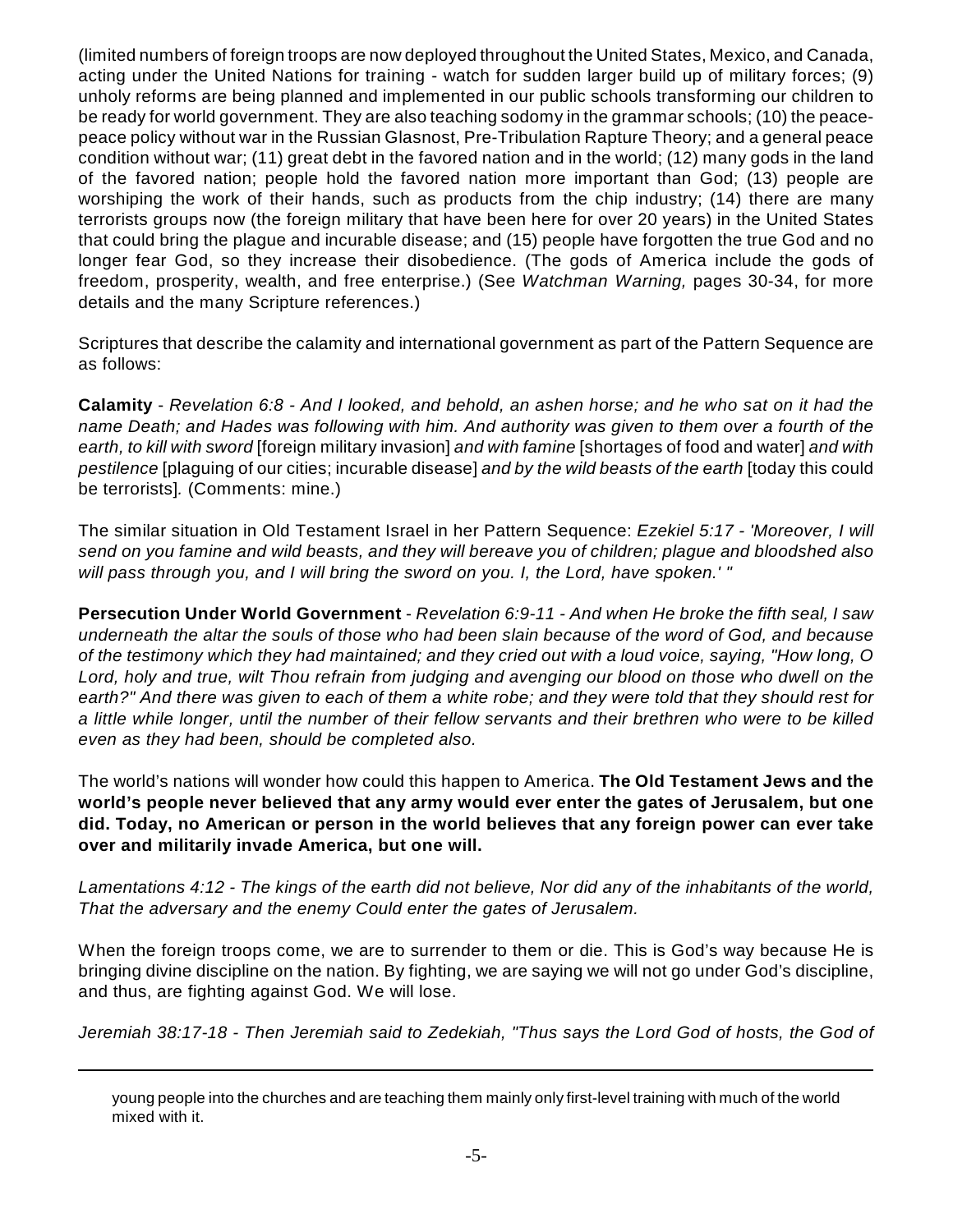*Israel, 'If you will indeed go out to the officers of the king of Babylon (to surrender), then you will live, this city will not be burned with fire, and you and your household will survive. 'But if you will not go out to the officers of the king of Babylon* (to surrender), *then this city will be given over to the hand of the Chaldeans; and they will burn it with fire, and you yourself will not escape from their hand.' "* (Comments: mine.)

Our people will be placed into servitude and captivity. We will serve our enemies.

*Deuteronomy 28:48 - therefore you shall serve your enemies whom the Lord shall send against you, in hunger, in thirst, in nakedness, and in the lack of all things; ..*

*Jeremiah 17:4 And you will, even of yourself, let go of your inheritance That I gave you; And I will make you serve your enemies In the land which you do not know; .* 

In these circumstances, the people perish because of their lack of knowledge. The average churches today are no longer providing this knowledge and thus, are fueling a similar situation for these endtimes. **The modern day Church Growth Movement going world-wide is fueling this situation now because it teaches only but little of first-level training (only part of the Milk of the Word). They do not teach much in breadth or depth.<sup>5</sup>**

**And during the Tribulation very little Biblical knowledge will be taught. We must do the teaching now. But will we? Instead, we are now idumbing down.** *We should carefully note that our people are destroyed because of their lack of knowledge. Our churches are causing this to happen.*

*Amos 8:11 - Behold, the days come, saith the Lord GOD, that I will send a famine in the land, not a famine of bread, nor a thirst for water, but of hearing the words of the LORD:*

*Hosea 4:1, 6a - Hear the word of the LORD, ye children of Israel: for the LORD hath a controversy with the inhabitants of the land, because there is no truth, nor mercy, nor knowledge of God in the land. .. My people are destroyed for lack of knowledge: ..*

**Thus, because our children and youth are growing up without this needed knowledge, they are in danger of falling away when the severe persecution of the Tribulation comes***. And because the leadership is not teaching in depth, they have rejected knowledge. Thus, in these times, God does not take care of their children.* **This is beginning to happen now. In the Tribulation, the children will be taken from their parents and educated by the state. The parents will not be able to do anything about it. God allows this to happen.**

*Hosea 4:6 - My people are destroyed for lack of knowledge. Because you have rejected knowledge, I also will reject you from being My priest. Since you have forgotten the law of your God, I also will forget your children.*

*Deuteronomy 28:32, 41 - "Your sons and your daughters shall be given to another people, while your eyes shall look on and yearn for them continually; but there shall be nothing you can do.* . *You shall have sons and daughters but they shall not be yours, for they shall go into captivity.*

<sup>5</sup>. I ask many high school and college students (believers) in many geographic areas these questions and they cannot answer any of them. Explain the atonement for iniquity, redemption, why we have eternal security in Christ, the filling of the Holy Spirit, the Baptism of the Holy Spirit and something about the seventy weeks prophecy. (The work of the Holy Spirit has nothing to do with tongues.)